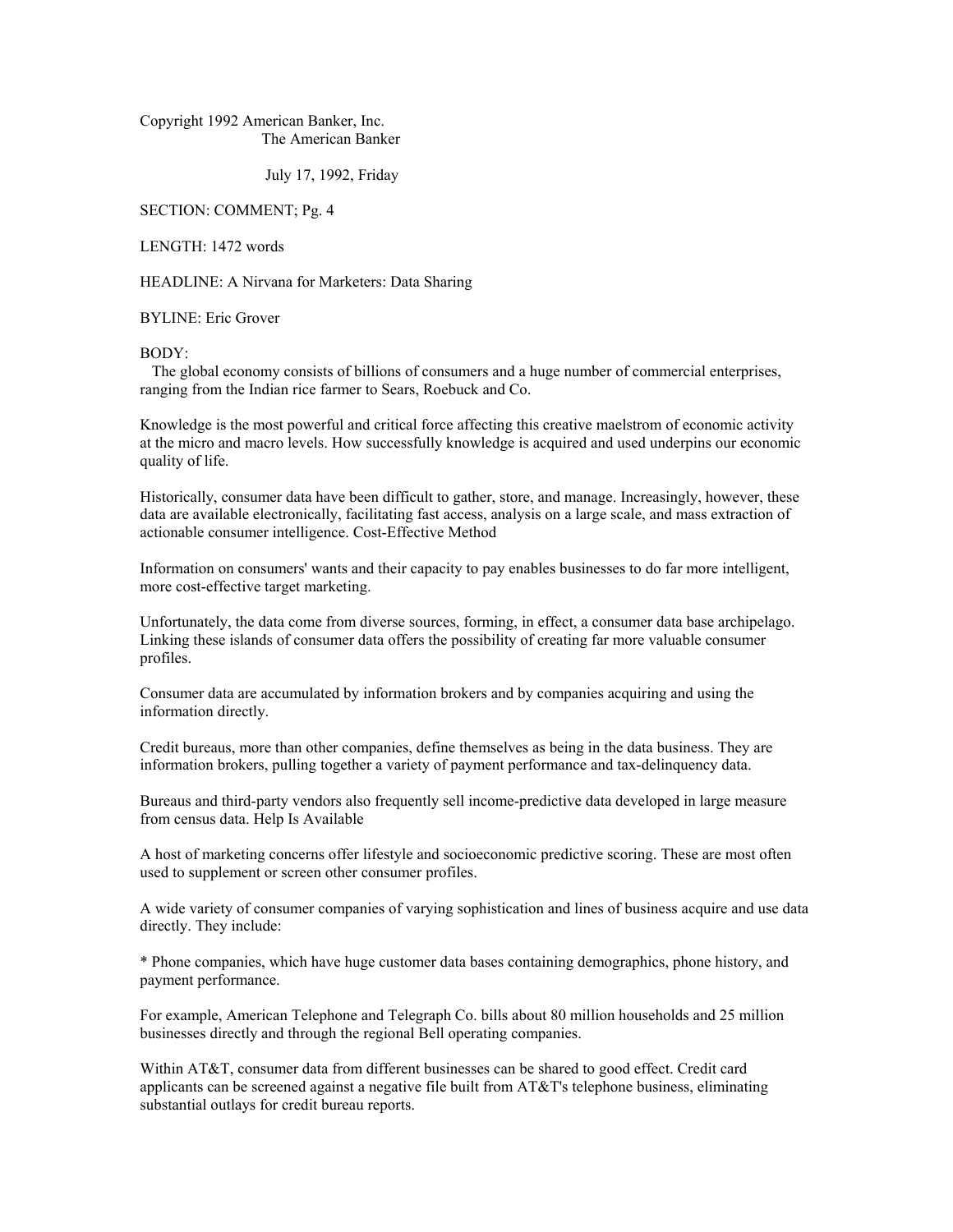\* Financial institutions, which accumulate consumer demographics, financial status, payment performance, and spending patterns. Banks Are Linking Data

Retail banks have financial and demographic snapshots as well as deposit, loan, and checking data. Many are starting to tie these together in consumer information systems.

Visa and MasterCard have global consumer purchasing activity on 460 million cards.

American Express Co. and Discover control both the acquiring and the issuing sides of the equation and hence already have an immediate opportunity to build a more comprehensive picture of consumer activity.

Large private-label card enterprises such as General Electric Capital Corp., Sears, and J.C. Penney Co. often have deeper data that is generally industry- or retailer-specific.

Many have started managing their accounts with predictive profitability, risk, and collection scores, calculated on the basis of experience with consumer behavior and on purchased data.

\* Retailers, which have consumer purchasing data usually confined to their businesses. If they offer private-label cards, they have some credit performance data as well.

With bar coding and scanning, and new, powerful point-of-sale data capture systems, retailers can record buying patterns of consumer and communities. Improving the Targeting

Retailers could obtain addresses on customers who use bank cards and match that information against detailed buying patterns. This would significantly augment the retailers' promotion capability.

\* Governments, which have valuable demographic and financial data. Census data are powerful and publicly available in distilled format.

Tax data are also quite interesting, although sensitive. The difficulty is that governments, quite rightly, are loath to sell such information.

\* Transport companies, which potentially offer insight into consumer travel patterns, both for work and for pleasure.

For example, London transport captures travel behavior on commuting cards and ticket machines.

Airlines and car rental companies, similarly, have a variety of useful consumer travel data, often stored as an adjunct to frequent-user programs.

\* Hospitals and insurance companies, which have medical and some payment data. Some is sensitive, but much is not. Wellness clinics tap existing data to solicit new customers. Significant cross-selling opportunities exist with other industries. Some Ways to Benefit

What are the opportunities?

Imagine using all customers selected from a telephone company data base who are in high-income socioeconomic groups and making a dozen or more calls to London each month. That list would allow travel-and entertainment companies to rifle-shoot appropriate offers.

Matching consumer relationships and data across industries also presents interesting opportunities to piggyback existing communications, for example inserting airline coupons in utility or phone bills, or tailoring

advertisements to specific groups or cable television subscribers.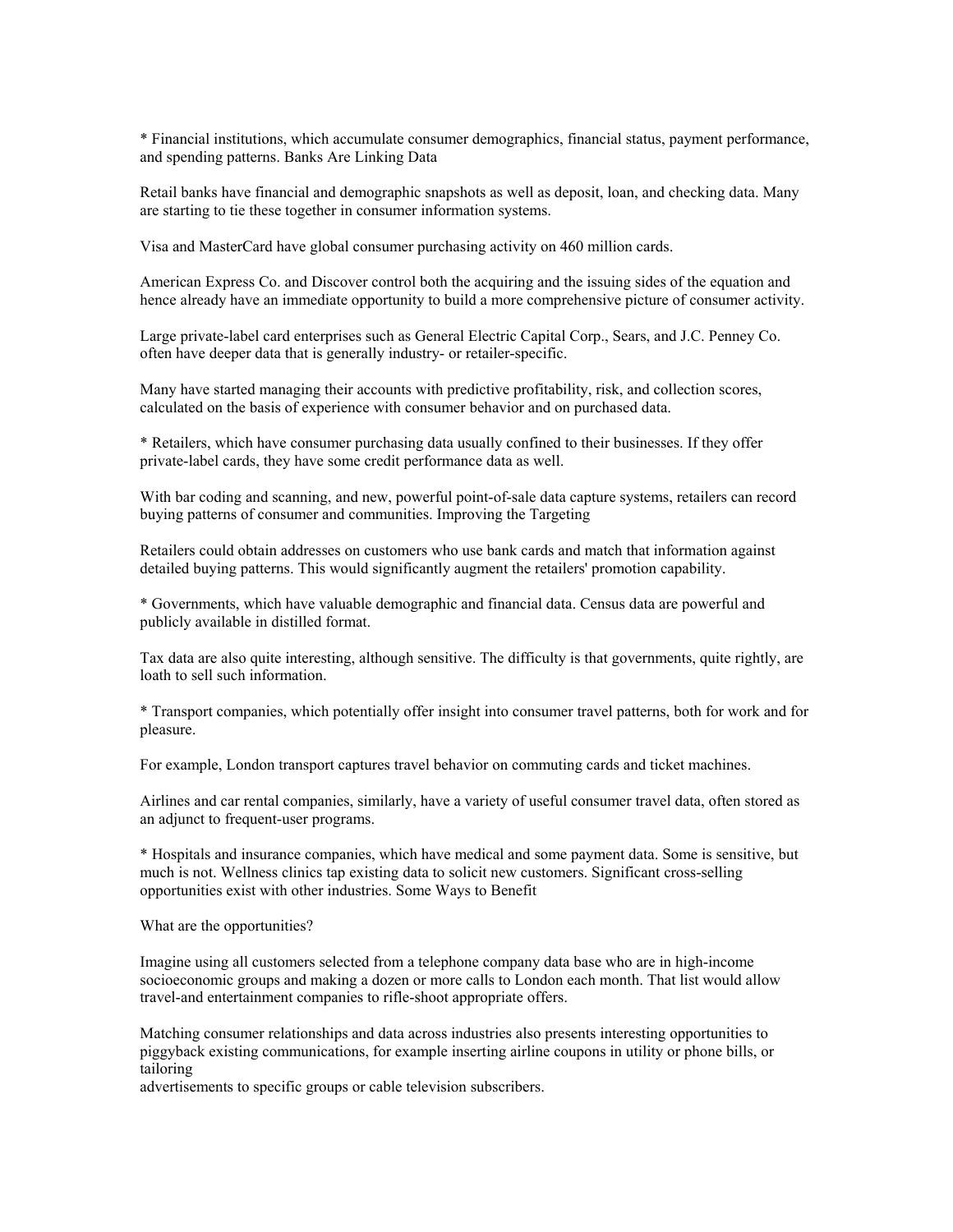Many companies that own and process consumer data bases are competitors. This does not mean, however, that they cannot work together where it is to their mutual advantage.

It just means that businesses must be discriminating in how, to what extent, and with whom they share their customer data.

Today, in most industrialized states, a useful picture of individual consumers' socioeconomic characteristics and actual behavior exists. It is distributed across a wide variety of media and owners. Integrating the Data

Technologies exist to manage the seemingly disparate consumer data islands on a single data base, cobbling together comprehensive consumer profiles.

Tools are available to balance the competing need for processing efficiency.

New microprocessor-based systems - those using the 80486 as well as the more powerful RISC-based machines from Hewlett-Packard Co., Digital Equipment Corp., International Business Machines Corp., and others - and less-expensive storage enable vast quantities of data to be quickly and economically managed.

Speed in tapping and using consumer profile data has competitive value. If a retailer has consumer intelligence when the consumer is at the point of sale, it is more valuable than in a monthly batch-processing cycle.

The changing economics of computing make large consumer data bases increasingly viable and is moving processing away from mainframes and onto microprocessor-based systems.

Data bases can be logically and physically partitioned to work on multiple machines. It does not required a single powerful computer. Today, systems using vast quantities of data employ as many as 100 microcomputers in parallel. Storage Cost Reduced

These systems are scalable. The cost of storing the sea of data required to support economically useful consumer data bases continues to plummet by 30% or more per year.

Today, in a large-mainframe environment, the fully loaded annual cost of a million bytes of storage - 6,000 card sales or 20,000 addresses - is about \$5.80. The annual cost of a million bytes of storage on smaller systems is about 50 cents.

State-of-the-art technologies also afford protection for the data owners and enable consumer privacy issues to be addressed. In the United States, so long as data are used to construct positive offers, companies are generally free to use it without explicit consumer consent. In the European Community, the situation is more ambiguous. Gradual Increases Likely

There are several ways in which cross-industry, cross-business integration of consumer data can be increased. Slow increases in information intermediation will continue.

Individual information brokers, step by step, will find new data sources, or create new uses for existing data, and bring them to market.

Alternatively, a large resource-rich consumer business with moxie will seek market advantage by aggressively tapping nontraditional data sources and partners.

Consumer businesses have an opportunity to obtain competitive advantages by acquiring information to serve existing markets more cost effectively, to expand the markets served, and to expand services offered.